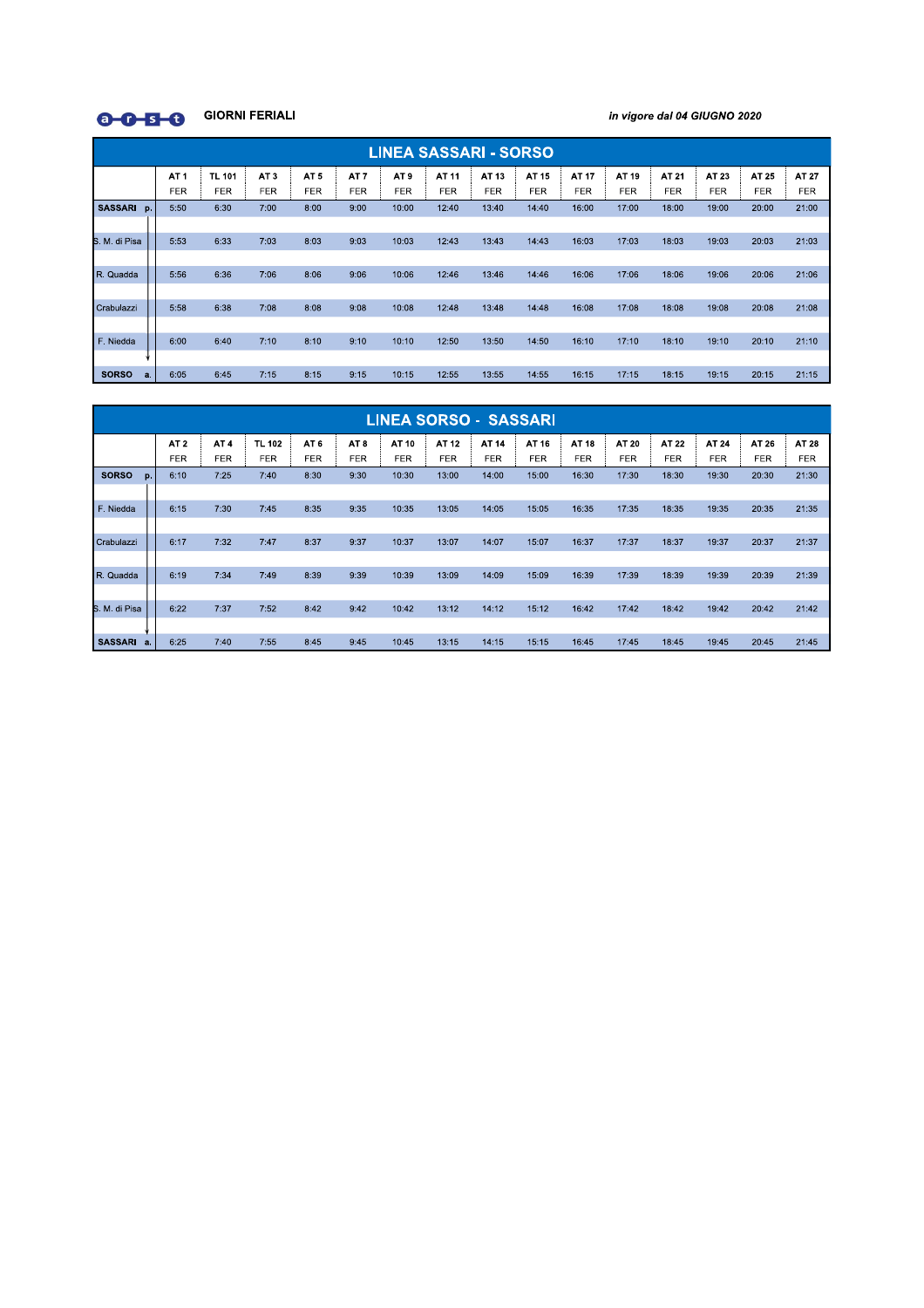## $0 - 5 - 0$

*Orario in vigore dal 13 Giugno 2022*

|                       | <b>SASSARI - ALGHERO</b><br>(giorni feriali)<br><b>LINEA</b> |                                   |                      |            |            |            |              |            |              |              |              |              |              |              |            |             |       |
|-----------------------|--------------------------------------------------------------|-----------------------------------|----------------------|------------|------------|------------|--------------|------------|--------------|--------------|--------------|--------------|--------------|--------------|------------|-------------|-------|
|                       |                                                              |                                   |                      |            |            |            |              |            |              |              |              |              |              |              |            |             |       |
| $\overline{\epsilon}$ | <b>DISTANZE</b>                                              |                                   | LOCALITÀ             | AT 61      | AT 63      | AT 65      | <b>AT 67</b> | AT 69      | <b>AT 71</b> | <b>AT 73</b> | <b>AT 75</b> | <b>AT 77</b> | <b>AT 79</b> | <b>AT 81</b> | AT 83      | AT 85 AT 87 |       |
| <b>SO</b><br>₹.       | Progr.                                                       | Parziali                          |                      | <b>FER</b> | <b>FER</b> | <b>FER</b> | <b>FER</b>   | <b>FER</b> | <b>FER</b>   | <b>FER</b>   | <b>FER</b>   | <b>FER</b>   | <b>FER</b>   | <b>FER</b>   | <b>FER</b> | <b>FER</b>  | FER   |
|                       | 176 0,000                                                    |                                   | <b>SASSARI</b><br>p. | 6:05       | 6:40       | 7:45       | 9:00         | 10:20      | 11:35        | 12:45        | 13:50        | 15:00        | 16:10        | 17:30        | 18:40      | 19:50       | 21:00 |
|                       |                                                              | 0,600                             |                      |            |            |            |              |            |              |              |              |              |              |              |            |             |       |
|                       | $176$ 0,600                                                  |                                   | Sassari S. M.        | 6:07       | 6:42       | 7:47       |              |            |              |              |              |              |              |              | 18:42      | 19:52       | 21:02 |
|                       |                                                              | 4,798                             |                      |            |            |            |              |            |              |              |              |              |              |              |            |             |       |
| 83                    | 5,398                                                        |                                   | Molafà               | 6:14       | 6:49       | 7:54       |              |            |              |              |              |              |              |              | 18:49      | 19:59       | 21:09 |
|                       |                                                              | 4,908                             |                      |            |            |            |              |            |              |              |              |              |              |              |            |             |       |
| 44                    | 10,306                                                       |                                   | S. Giorgio           | 6:19       | 6:54       | 7:59       |              |            |              |              |              |              |              |              | 18:54      | 20:04       | 21:14 |
|                       |                                                              | 2,015                             |                      |            |            |            |              |            |              |              |              |              |              |              |            |             |       |
| 89                    | 12,321                                                       |                                   | Arcone               | 6:21       | 6:56       | 8:01       |              |            |              |              |              |              |              |              | 18:56      | 20:06       | 21:16 |
|                       |                                                              | 7,899                             |                      |            |            |            |              |            |              |              |              |              |              |              |            |             |       |
|                       | 49 20,220                                                    |                                   | Olmedo               | 6:30       | 7:05       | 8:10       | 9:30         | 10:50      | 12:05        | 13:10        | 14:15        | 15:30        | 16:40        | 18:00        | 19:05      | 20:15       | 21:25 |
|                       |                                                              |                                   |                      | 6:31       | 7:09       | 8:14       |              |            |              |              |              |              |              |              | 19:09      | 20:19       | 21:29 |
|                       |                                                              | 5,110                             | <b>Mamuntanas</b>    | 6:36       | 7:14       | 8:19       |              |            |              |              |              |              |              |              | 19:14      | 20:24       | 21:34 |
|                       | 14 25,330                                                    |                                   |                      |            |            |            |              |            |              |              |              |              |              |              |            |             |       |
|                       |                                                              | 2,017                             |                      | 6:39       | 7:17       | 8:22       |              |            |              |              |              |              |              |              | 19:17      | 20:27       | 21:37 |
|                       | 10 27,347                                                    |                                   | Punta Moro           |            |            |            |              |            |              |              |              |              |              |              |            |             |       |
|                       |                                                              | 2,741                             |                      |            |            |            |              |            |              |              |              |              |              |              |            |             |       |
| 9                     | 30,088                                                       |                                   | <b>ALGHERO</b><br>a. | 6:42       | 7:20       | 8:25       | 9:50         | 11:10      | 12:25        | 13:25        | 14:30        | 15:50        | 17:00        | 18:20        | 19:20      | 20:30       | 21:40 |
|                       |                                                              | $\hspace{0.05cm} \dashrightarrow$ | Alghero Porto<br>a   |            |            |            |              |            |              |              |              |              |              |              |            |             |       |

## $0 - 0 - 5 - 0$

|         | <b>LINEA ALGHERO - SASSARI</b><br>(giorni feriali) |                |                      |            |            |            |              |              |              |              |              |              |              |              |            |            |              |
|---------|----------------------------------------------------|----------------|----------------------|------------|------------|------------|--------------|--------------|--------------|--------------|--------------|--------------|--------------|--------------|------------|------------|--------------|
|         |                                                    |                |                      |            |            |            |              |              |              |              |              |              |              |              |            |            |              |
| έ       | <b>DISTANZE</b>                                    |                | LOCALITÀ             | AT 62      | AT 64      | AT 66      | <b>AT 68</b> | <b>AT 70</b> | <b>AT 72</b> | <b>AT 74</b> | <b>AT 76</b> | <b>AT 78</b> | <b>AT 80</b> | <b>AT 82</b> | AT 84      | AT 86      | <b>AT 88</b> |
| S<br>₹. | Progr.                                             | arziali        |                      | <b>FER</b> | <b>FER</b> | <b>FER</b> | <b>FER</b>   | <b>FER</b>   | <b>FER</b>   | <b>FER</b>   | <b>FER</b>   | <b>FER</b>   | <b>FER</b>   | <b>FER</b>   | <b>FER</b> | <b>FER</b> | <b>FER</b>   |
|         |                                                    | $\overline{a}$ | Alghero Porto<br>p.  |            |            |            |              |              |              |              |              |              |              |              |            |            |              |
| 9       | 30,088                                             |                | <b>ALGHERO</b><br>p. | 5:20       | 6:55       | 8:00       | 9:15         | 10:35        | 11:50        | 13:00        | 14:05        | 15:15        | 16:25        | 17:45        | 18:55      | 20:05      | 21:15        |
|         |                                                    | 2,741          |                      |            |            |            |              |              |              |              |              |              |              |              |            |            |              |
|         | 10 29,488                                          |                | <b>Punta Moro</b>    | 5:23       | 6:58       | 8:03       |              |              |              |              |              |              |              |              | 18:58      | 20:08      | 21:18        |
|         |                                                    | 2,017          |                      |            |            |            |              |              |              |              |              |              |              |              |            |            |              |
| 14      | 24,69                                              |                | <b>Mamuntanas</b>    | 5:26       | 7:01       | 8:06       |              |              |              |              |              |              |              |              | 19:01      | 20:11      | 21:21        |
|         |                                                    | 5,110          |                      |            |            |            |              |              |              |              |              |              |              |              |            |            |              |
| 49      | 19,782                                             |                | Olmedo               | 5:31       | 7:06       | 8:11       | 9:35         | 10:55        | 12:10        | 13:20        | 14:25        | 15:35        | 16:45        | 18:05        | 19:06      | 20:16      | 21:26        |
|         |                                                    | 7,899          |                      | 5:32       | 7:08       | 8:13       |              |              |              |              |              |              |              |              | 19:08      | 20:18      | 21:28        |
| 89      | 17,767                                             |                | Arcone               | 5:41       | 7:17       | 8:22       |              |              |              |              |              |              |              |              | 19:17      | 20:27      | 21:37        |
|         |                                                    | 2,015          |                      |            |            |            |              |              |              |              |              |              |              |              |            |            |              |
| 44      | 9,868                                              |                | S. Giorgio           | 5:43       | 7:19       | 8:24       |              |              |              |              |              |              |              |              | 19:19      | 20:29      | 21:39        |
|         |                                                    | 4,908          |                      |            |            |            |              |              |              |              |              |              |              |              |            |            |              |
| 83      | 4,758                                              |                | Molafà               | 5:48       | 7:24       | 8:29       |              |              |              |              |              |              |              |              | 19:24      | 20:34      | 21:44        |
|         |                                                    | 4,798          |                      |            |            |            |              |              |              |              |              |              |              |              |            |            |              |
|         | $176$ 2,741                                        |                | Sassari S. M.        | 5:55       | 7:31       | 8:36       |              |              |              |              |              |              |              |              | 19:31      | 20:41      | 21:51        |
|         |                                                    | 0,600          |                      |            |            |            |              |              |              |              |              |              |              |              |            |            |              |
|         | 176 0,000                                          |                | <b>SASSARI</b>       | 5:57       | 7:33       | 8:38       | 10:05        | 11:25        | 12:40        | 13:50        | 14:55        | 16:05        | 17:15        | 18:35        | 19:33      | 20:43      | 21.53        |

Servizi sostitutivi ferroviari in Autobus